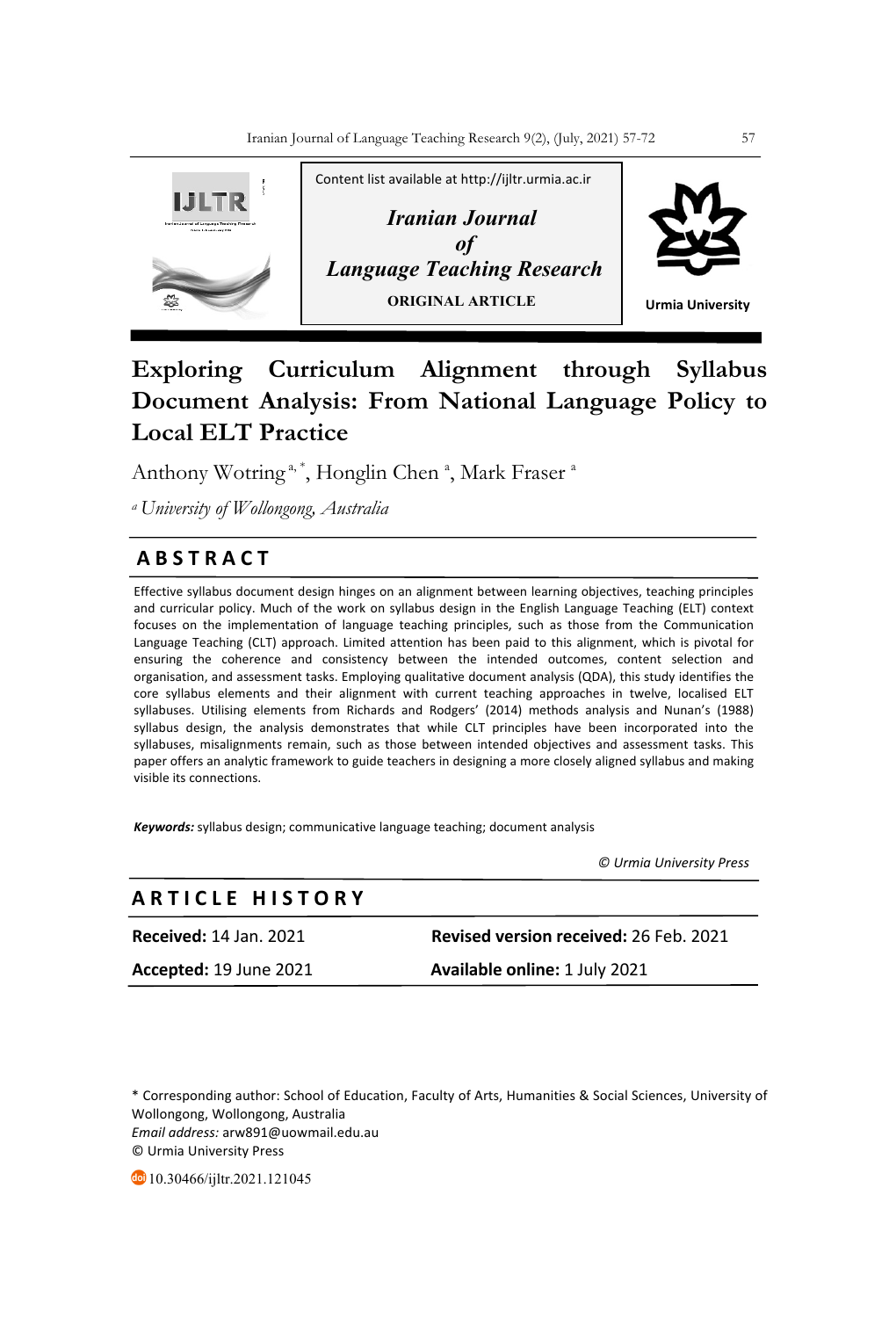# **Introduction**

Curriculum, as a concept, in English as a foreign language (EFL) courses comes in many forms: from a localised syllabus document outlining a list of discrete language learning features to a national policy focused on developing language skills for global proficiency (Breen, 1987; Finney, 2002). Recent curricular reforms in many Asian countries have attempted to embed Communicative Language Teaching (CLT) principles into syllabus design, re-orienting the classroom dynamic from teacher-directed instruction to a learner-centred approach. These reforms focus on improving students' English communicative capabilities through meaningful communication (Kirkpatrick & Bui, 2016; Savignon, 2005), i.e., purposeful and authentic communication (Canale & Swain, 1980; Nunan, 1991). Japan (MEXT, 2015), the People's Republic of China (hereafter, China; Cheng, 2011; Ministry of Education, 2011), and South Korea (DeWaelsche, 2015), for example, designate enhancing students' communicative abilities as central to English language curriculums. Little attention, however, has been given to investigating how these policy reforms aimed at improving language learning outcomes transformed into syllabus document components.

It has long been acknowledged that effective classroom innovation depends upon an alignment of curriculum, pedagogy, and assessment (Anderson, 2002; Bernstein, 2004). The syllabus document is an example of attempts made by those responsible for course design to forge such an alignment. Syllabus documents developed for Asian EFL classrooms reflect an intent to specify target linguistic forms, communicative tasks, and course objectives (Ellis, 2009). However, it is yet unknown how these elements are integrated into the syllabus documents and aligned with broader curriculum and policy goals. A closer analysis of syllabus documents created for EFL teachers in Asian contexts, specifically in China, Japan, and South Korea, will provide greater insight into the relationships within syllabus documents, moving beyond mere descriptions of their constituent elements.

Using a qualitative document analysis (QDA) methodology (Bowen, 2009; Rapley, 2007), this study draws on existing descriptions of syllabus components (Nunan, 1988; Richards & Rodgers, 2014) to explore and interpret curriculum alignment in syllabus documents designed to guide teaching and learning in Asian EFL classrooms. If national education policies are integral in directing pedagogy and practice (Fullan, 1994) and these policies now house communicative objectives (Hu & McKay, 2012), then such reforms *should* be evidenced within the syllabus documents enacting said policies. Incorporating syllabus document analysis into the language teaching discourse is critically important to identify and strengthen effective curriculum alignment through course design.

# **Literature Review**

## *Curriculum Alignment*

The curriculum in EFL higher education contexts plays a central role in course organisation and implementation often perceived as guiding or informing classroom practice (Li & Yuan, 2013; Tan & Guo, 2014; Yassi, 2018). Curriculum, as Finney (2002) details, covers the selected content, the course organisation, and the assessments and tasks. The unique relationship between these components can be investigated through the concept of 'curriculum alignment', which seeks to both identify and strengthen the relationship between these components (Anderson, 2002). Although the concept of alignment attempts to make visible the connections between these core components (Meij & Merx, 2018), there is a paucity of understanding of its role in realising learning objectives and policy expectations in a syllabus document. Such understanding is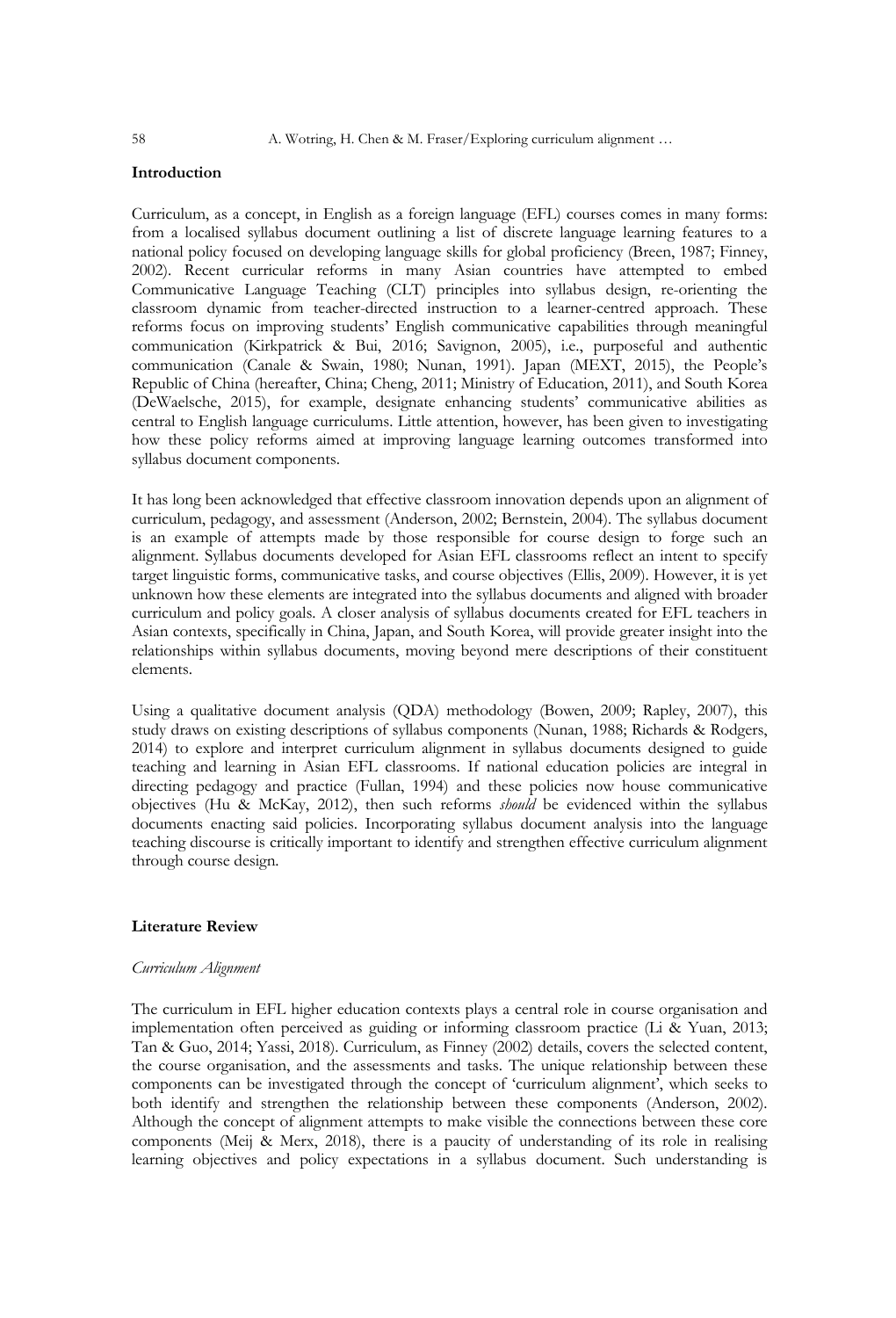important because of the crucial role of a syllabus document to orientate teachers and students to course objectives, content, and assessment and instructional materials.

Parkes and Harris (2002) perceive the syllabus document serving three simultaneous functions in higher education contexts: a social contract, a permanent record, and a learning aid. By informing students of teacher expectations, the syllabus acts as a tangible resource for students (Parkes & Harris, 2002). Likewise, an effective syllabus document promotes student understanding of both '*how* to learn in a class as well as *what* to learn' (McKeachie & Svinicki, 2014, p. 16, emphasis in original). Language teaching literature, however, primarily construes the syllabus document as written for instructors (Nunan, 1988), rather than documents constructed around students' uses or needs.

An important consideration informing syllabus design is the theoretical underpinnings through which students' needs are perceived. In the EFL context, these theoretical principles connecting teaching practice and national curriculum reforms are typically rooted in CLT (Littlewood, 2007; Thompson & Yanagita, 2017). The CLT approach to language teaching focuses on improving students' English communicative capabilities through meaningful communication (Kirkpatrick & Bui, 2016; Savignon, 2005). By promoting the co-construction of meaning through purposeful and authentic communication (Canale & Swain, 1980; Nunan, 1991), the CLT approach aims to develop students' communicative skills emphasising the importance of learner interactions in the target language (Larsen-Freeman & Anderson, 2011). This communicative goal can be realised through activities that possess 'communicative intent' (Larsen-Freeman & Anderson, 2011, p. 141), thereby authentically linking the conversations inside and outside of the classroom. Yet it is not known how the intentions of CLT principles align to the students' learning needs through syllabus document design.

The reconceptualisation of what it means to learn a language has provided considerable impetus for curriculum innovations, resulting in a re-orientation of the classroom dynamic from teacherdirected instruction to learner-centred communication (Littlewood, 2007; Moodie & Nam (2016). Investigations into factors impacting CLT adoption are often limited to analyses of classroom practice or teacher beliefs (e.g., Chung & Choi, 2016; Hu & McKay, 2012). Regularly reported in the research is the failure to successfully realise CLT due to a wide range of militating concerns such as large classroom sizes and students' reticence to participate in communicative courses (Bax, 2003; Chang & Goswami, 2011). Less frequently reported in the literature is an analysis of the classroom's guiding framework, here realised as the syllabus document, in enacting these trends. For example, attempts to modify existing syllabuses through a needs analysis (Remache & Ibrahim, 2018) or task-based approach (Cao, 2018) reveal deep conceptual misalignments in their treatment of syllabus. Seen prominently in Bakar (2020) is this blending of the concept of the syllabus, the overarching direction of a curriculum, with the syllabus document, the physical representation of a course's syllabus. These few empirical studies into language courses' syllabuses may be representative of a want of theoretical rigour contributing to uncertainty in both research and pedagogical decisions (see, e.g., Cirocki, Anam, & Retnaningdyah, 2019; Seifoori, 2020). We argue that there is a need to refine the definition of a syllabus as a concept in order to inform an analysis of the syllabus document.

#### *Syllabus Analysis*

Our understanding of the syllabus design and its analysis are informed by the works of Nunan (1988) and Richards and Rodgers (2014). Nunan's (1988) seminal work identifies fundamental syllabus elements, including the teacher's enactment of a syllabus, the role of theories of language and language learning, and the objectives orienting this learning. These elements serve to both inform, or 'signpost', the learners of the syllabus designers' pedagogical choices while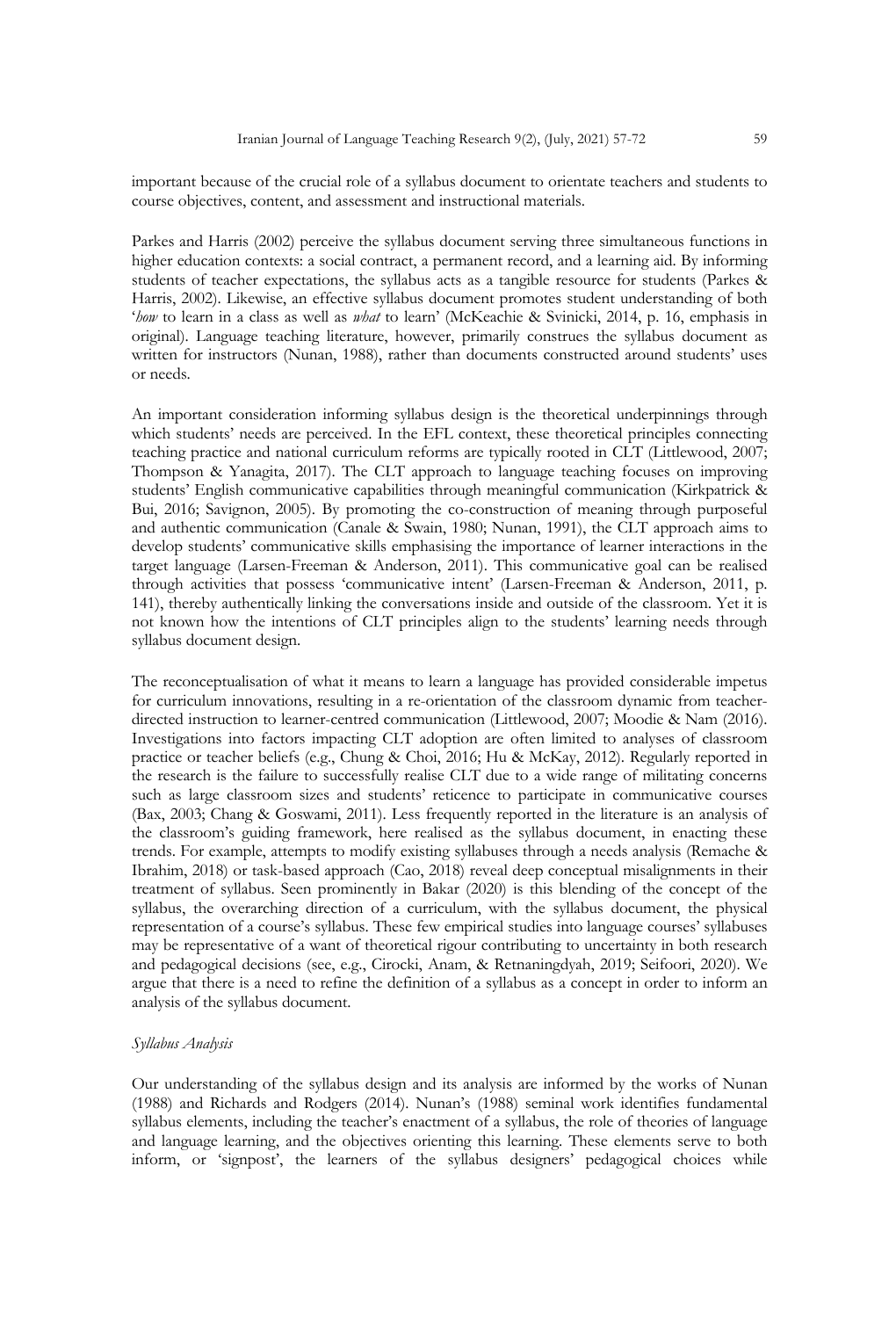simultaneously demonstrating how the syllabus has been oriented to students' language learning needs (Nunan, 1988). Nunan conceived of two syllabus orientations: product-oriented syllabuses focusing on the 'knowledge and skills', and process-oriented syllabuses directing 'the learning experiences themselves' (Nunan, 1988, p. 27), which were further refined as synthetic (i.e., featuring discrete language structures) and analytical (i.e., emphasising whole text learning) syllabuses. These orientations, which serve to specify a designer's methodology and intended outcomes, can be applied to a plethora of syllabus types, including grammatical syllabuses focusing on mastering increasingly complex items, notional syllabuses focusing on a set of functions to be acquired, or task-based syllabuses focusing on development of content and communicative skills (Breen, 1987; Cao, 2018; Nunan, 1988). However such concepts and descriptions, while useful in interpreting and evaluating the design of syllabuses at an official- or national-level, do not necessarily supply an individual teacher or syllabus designer with a coherent framework to guide or examine their own syllabus documents.

Richards and Rodgers' (2014) framework comprises three overarching elements: the *approach*, *design*, and *procedures*, shown in Figure 1, each of which deals with, respectively, the theoretical nature of language and language learning, the organising principles and methods, and the teachers' techniques, practices, and observable behaviour. Viewed through this lens, a curriculum's methods are 'theoretically related to an approach, [are] organisationally determined by a design, and [are] practically realized in procedure' (Richards & Rodgers, 2014, p. 36), which provides insights into the kind of connections or alignment that are created in the syllabus design.



*Figure 1.* Conceptualisation of Richards and Rodgers' (2014) Methods Model.

Pertinent to this paper's analysis are six elements specified in Richards and Rodgers' (2014) model. Firstly, theories of the nature of language and theories of language learning serve as the basis for a teaching method. These two aspects deal respectively with the purposes of language and how language, a second or foreign language in this context, is acquired. Teacher and student roles specify the instruction, responsibilities, and status taken up or allocated among these classroom participants. Instructional materials serve as a bridge to meet course objectives through course content organisation. It should be noted that several additional elements, including the entire procedures level, are not considered in this paper, as it is impractical to employ the complete teaching methods model in a syllabus analysis. Absent in Richards and Rodgers' model is a clear explanation of the relationship between the elements and how they form a connected and visible methodology, curriculum, or syllabus document.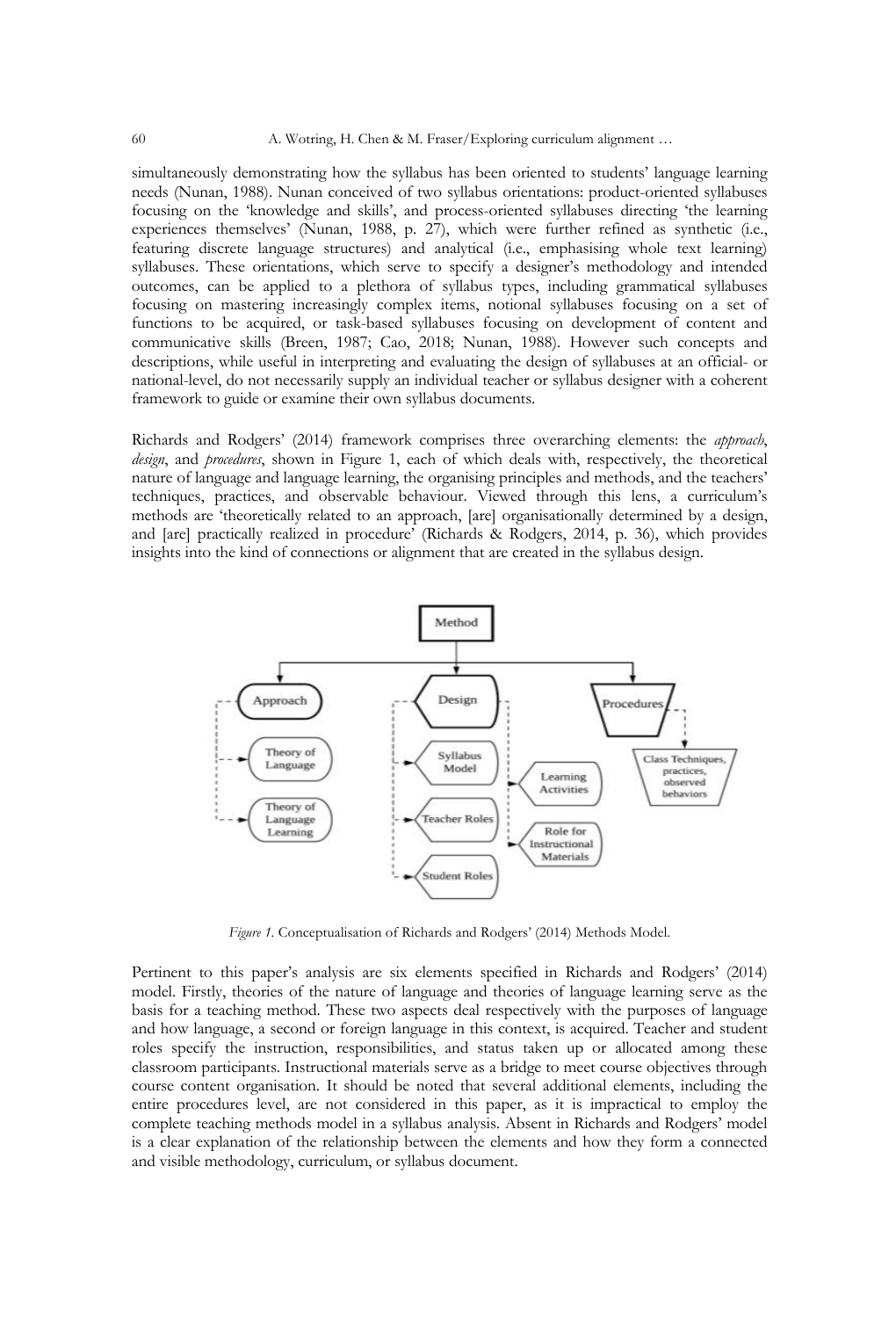Nunan's (1988) description of syllabus design corresponds with Richards and Rodgers' methods model in several key respects. Integral to Nunan's (1988) syllabus design are four considerations: 'the nature of language and language learning' (p. 18), 'the role of the classroom teacher' (p. 7), 'objectives' (p. 61), and 'selecting and sequencing content' (p. 10). Pertinent to syllabus analysis, Nunan suggests that by holistically examining these core elements the nature of a syllabus can be assessed. A close analysis of Richards and Rodgers' model shows that the content selection and sequencing is also a key consideration across methodologies. The intersections between the two reflect Nunan's (1988, p. 52) assertion that 'the traditional distinction between syllabus design (specifying the "what") and methodology (specifying the "how") has become blurred'.

One notable aspect of the two models is the stance that both take towards syllabus design. Both centrally place the instructor's perspective in design and analysis. For example, Nunan argues that his intent is 'to present the central issues and options available for syllabus design in order to provide teachers with the necessary knowledge and skills for evaluating, ...modifying and adapting the syllabuses' (1988, p. 8). Richards and Rodgers' model describes language teaching methods so teachers and curriculum designers may make more informed pedagogical decisions, and thereby improve teaching quality. Although a dearth of research employs these models to guide language teaching practice, little recent investigation explores the alignment within existing syllabus documents.

## *Research Context*

Education standards across the linguistically and culturally diverse East Asian region have, broadly speaking, seen a shift from traditional language teaching approaches (e.g., grammar, translation approaches) towards a more communicative approach (Hu & McKay, 2012). These innovations in language teaching and learning place a greater emphasis on communicative language objectives and methods. For example, South Korea's national curricular revisions remodelled language teaching from structural, grammatical approaches to student-centred objectives targeting learners' communicative abilities (Moodie & Nam, 2016). This policy shift, as discerned by Chung and Choi (2016, p. 296), represents the government's continuing 'efforts to make English teaching to be communication-oriented'. Similarly, Japanese English policy reforms endorsed early compulsory English education as a strategy to foster students' English communicative competence (Tahira, 2012). China has likewise seen CLT initiatives directed through a 'top-down' policy approach, with the government prescribing specific language targets (Hu & McKay, 2012). For example, the College English curriculum in China requires 'university English language programs … [to produce] students able to communicate through spoken and written English' (Gil, 2016, p. 68). In Thailand, education policies further designate English as a communicative tool meant to be used outside the classroom (Hayes, 2010). These four countries necessarily vary in precise methods of localised policy translation; but connecting them is the concern in designing English language teaching (ELT) curricula that prepare EFL students for communication. An examination into how these connections are made within the syllabus document across EFL tertiary classrooms is necessary in order to understand how language instructors and syllabus designers attempt to address students' needs.

#### **Methodology**

Data informing this paper were drawn from EFL course syllabus documents from universities in China, Japan, South Korea, and Thailand. This document analysis seeks to answer the following research questions: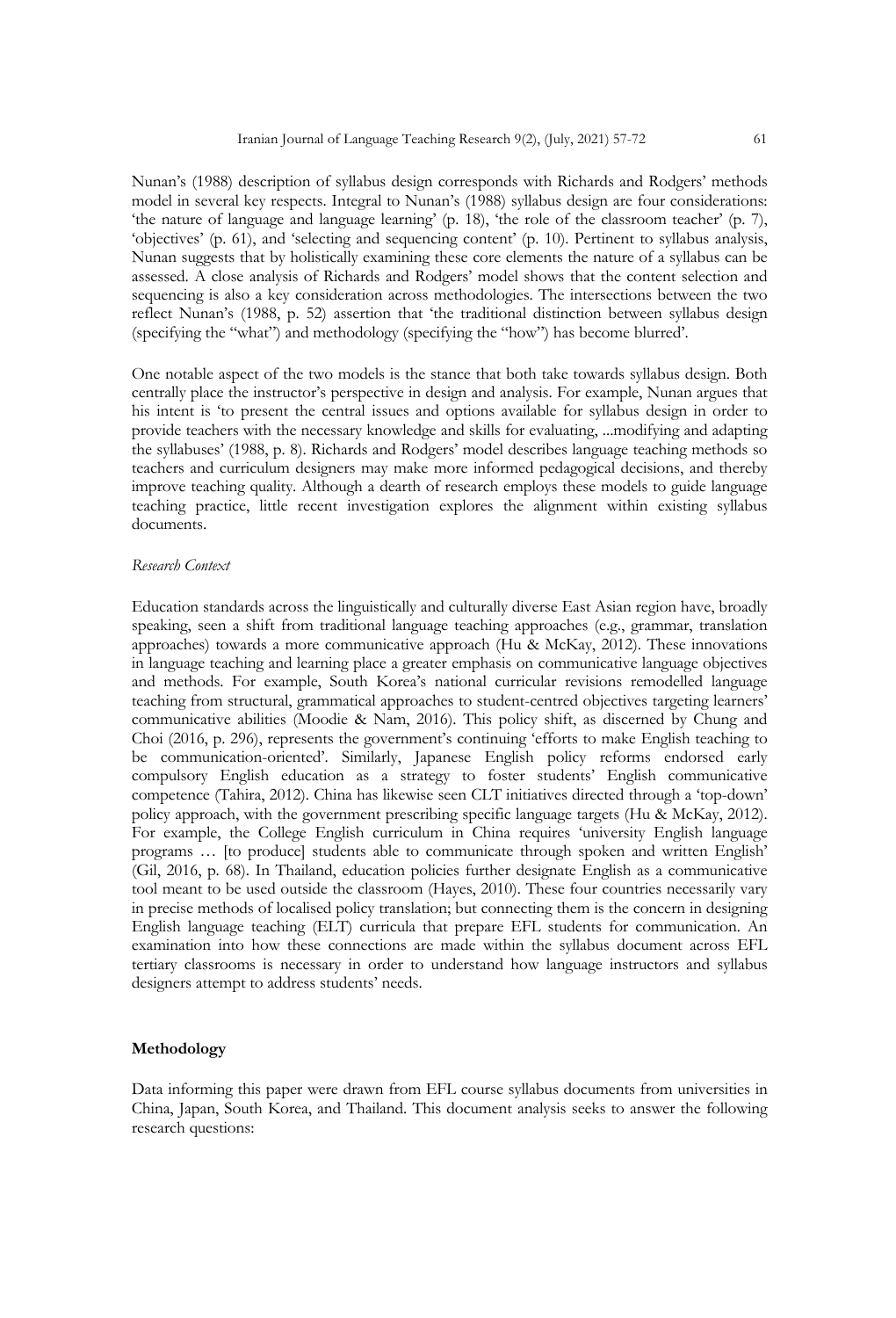- 62 A. Wotring, H. Chen & M. Fraser/Exploring curriculum alignment …
	- How can the descriptions of syllabus components be used to examine the alignment of national language policy and CLT principles in localised syllabus documents?
	- What can be learned of the alignment and relationship among the syllabus document components through this analysis?

#### *Document Selection and Analysis*

Using purposive sampling (Etikan, Musa, & Alkassim, 2016 a total of twelve English syllabus documents were selected from four universities from China, Japan, South Korea, and Thailand as detailed in Table 1. Suitable syllabus documents publicly available via the Internet were selected based upon the following criteria: 1) designed in public, higher education institutions, 2) intended for use in either basic or intermediate EFL courses, 3) recently developed syllabus documents (2018-2019), and, 4) originated in the East Asian region. While these criteria may not provide a comprehensive sample of tertiary ELT in the targeted region, these inclusion criteria will yield valuable insights into higher education English syllabuses in these contexts and potentially be representative of current syllabus document design in similar EFL contexts.

Despite the fact that these documents are publicly available, pseudonyms were used to minimise any risk of identifying the institutions or teaching staff. The following section details our analysis of the sampled documents utilising the syllabus descriptions, as supplied by Richards and Rodgers (2014) and Nunan (1988): the course objectives and the course content and its organisation; the roles and relationships among materials, teachers and students; and the documents' orientations of language and language learning theories.

| Country        | <b>English Course Name</b>                          | Instructor(s)             | Year |
|----------------|-----------------------------------------------------|---------------------------|------|
| China          | College English (CE) I, II, III<br>$N=3$            | N/A                       | 2018 |
| Japan          | Fundamental English<br>$N=1$                        | Suzuki                    | 2019 |
|                | English Writing-Listening<br>$N=2$                  | William, Yosuke           |      |
| South<br>Korea | College English 1<br>$N=3$                          | Paul, Yoonsook,<br>Topher | 2019 |
| Thailand       | Foundation English 1, II<br>$N=2$                   | N/A                       | 2019 |
|                | $N=1$<br>Fundamental English Listening and Speaking |                           |      |

Table 1 *Characteristics of Sampled Syllabus Documents*

This study adopts the stance that documents are to be actively engaged with, rather than perceived as neutral documents to be quantified and coded (Rapley, 2007). QDA allows investigation into the underlying meaning within documents while seeking 'to uncover themes pertinent to a phenomenon' (Bowen, 2009, p. 32), with the phenomenon investigated here being syllabus documents alignment. Following the document selection was an iterative reading, rereading, and coding process (Bowen, 2009), employing predefined codes informed by the syllabus document components listed above. For each of the syllabus documents, the researchers first identified the seven key components. The components were then coded for their intertextual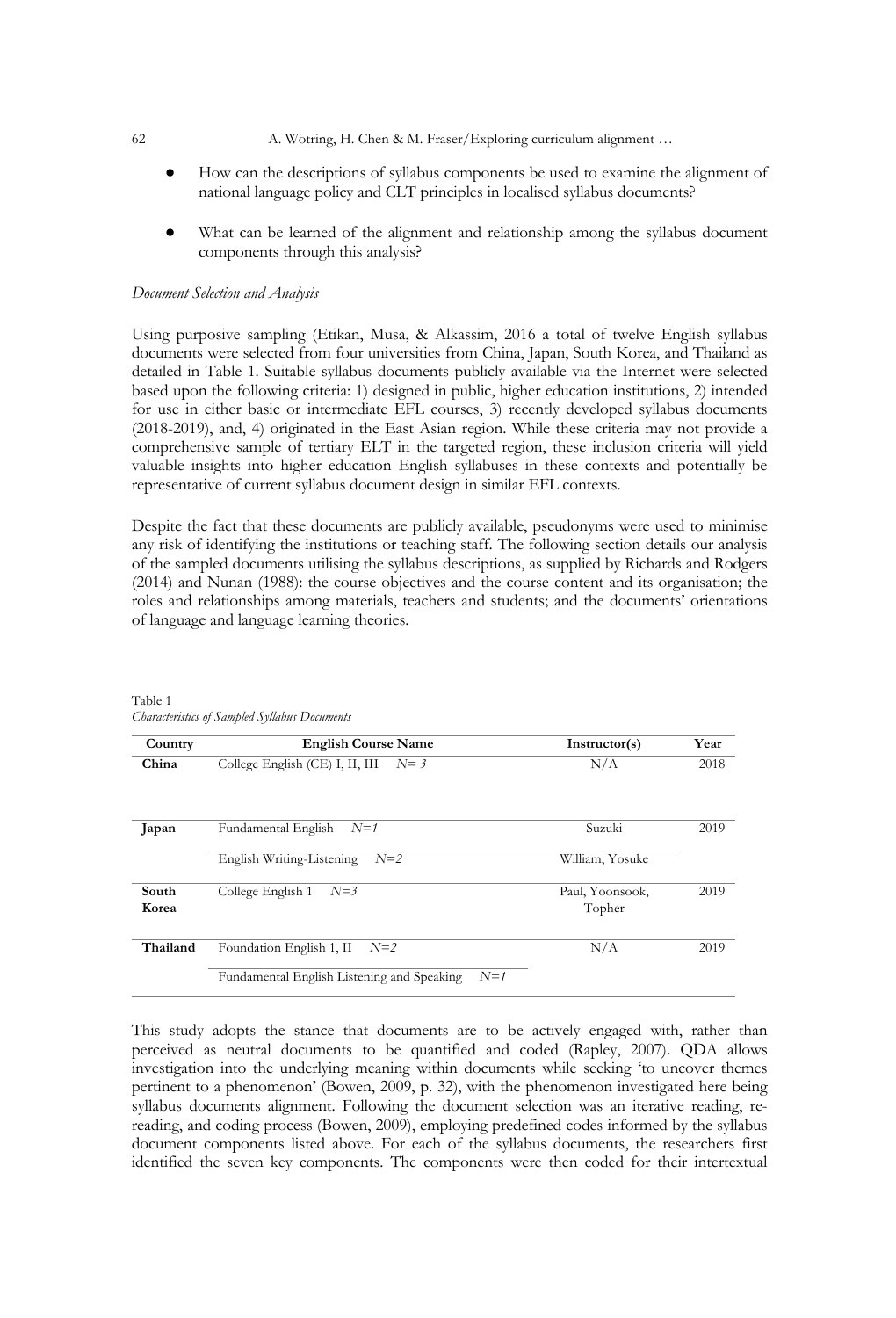connections (i.e., their relationship between the other components). Finally, a synthesis of these findings across the individual syllabus documents was sought to provide an understanding of the sample as a whole.

#### **Results and Discussion**

#### *Connecting Course Objectives to Content Selection and Organisation Principles*

We expected that the selected content and organisation would centre on providing students with communicative, interactive opportunities given the previously discussed policy movements. However, our analysis of the course objectives and content's alignment revealed disconnections among these components and a lack of clarity in their relation to students' perceived communicative needs. The English courses as described in the syllabus documents aim to enable students' communication and engagement in 'simple activities and tasks in daily life' (Foundation English II, Thailand). The selection of course objectives appears to have followed CLT principles as they are couched in language that emphasises authenticity, interactivity and language learning for communicative purposes. Students are expected to develop the ability to 'converse fluently on everyday topics' (College English I, China) and 'improve [their] overall English competence by focusing on both receptive and productive skills' (Yoonsook, Korea). For example, the Chinese College English curriculum intends to 'develop students' ability to use English in a well-rounded way ... so that in their future studies and careers as well as social interactions they will be able to communicate effectively' (Ministry of Education, PRC, 2007, p. 24). Objectives in these foundational courses often directly link language learning within and beyond the classroom, as seen in Suziki's (Japan) Fundamental English course: 'This interactive English language course ... will also prepare you for English-medium/English-taught courses, English proficiency tests ... and studying abroad.' It would be expected that the content selection and course organisation would directly connect the stated language learning objectives to students' authentic language learning needs; however, such a connection did not appear to be in evidence.

Content in these syllabuses appeared to be selected from and organised around the course textbook, centring topics purportedly involving real-world interests. Course schedules indicate the primacy of textbook units or chapters with weekly topics attending to subjects like 'College Life: Ten Secrets for Success as a College Freshman' (College English I, China); 'Lifestyle' (Foundation English 1, Thailand); or 'Ch. 3 Nutrition Studies', and 'Ch. 7 Forensics' (Yoonsook, Korea). Critiques of the centrality of textbooks in course content organisation point to the selected contents' disconnection from students' lived experiences or interests (see Tomlinson 2012), a disconnect noticeable within the sampled syllabuses. For example, the College English I (China) course dedicates four class meetings to the 'wonders of crystals'. Certainly students majoring in geology or engaged in related hobbies could consider this unit as a 'personalised, relevant and engaging' language learning experience; but, generalising the appropriateness of this extended period of study to other learners may raise concerns about how meaningful the class communication may be (Tomlinson, 2012, p. 159). The argument put forward here is not whether teachers should do away with or continue to use textbooks. Rather, course designers and language instructors should carefully weigh course content decisions in order to promote classroom discussions and topics connected to the students' authentic language learning aims established in the course objectives.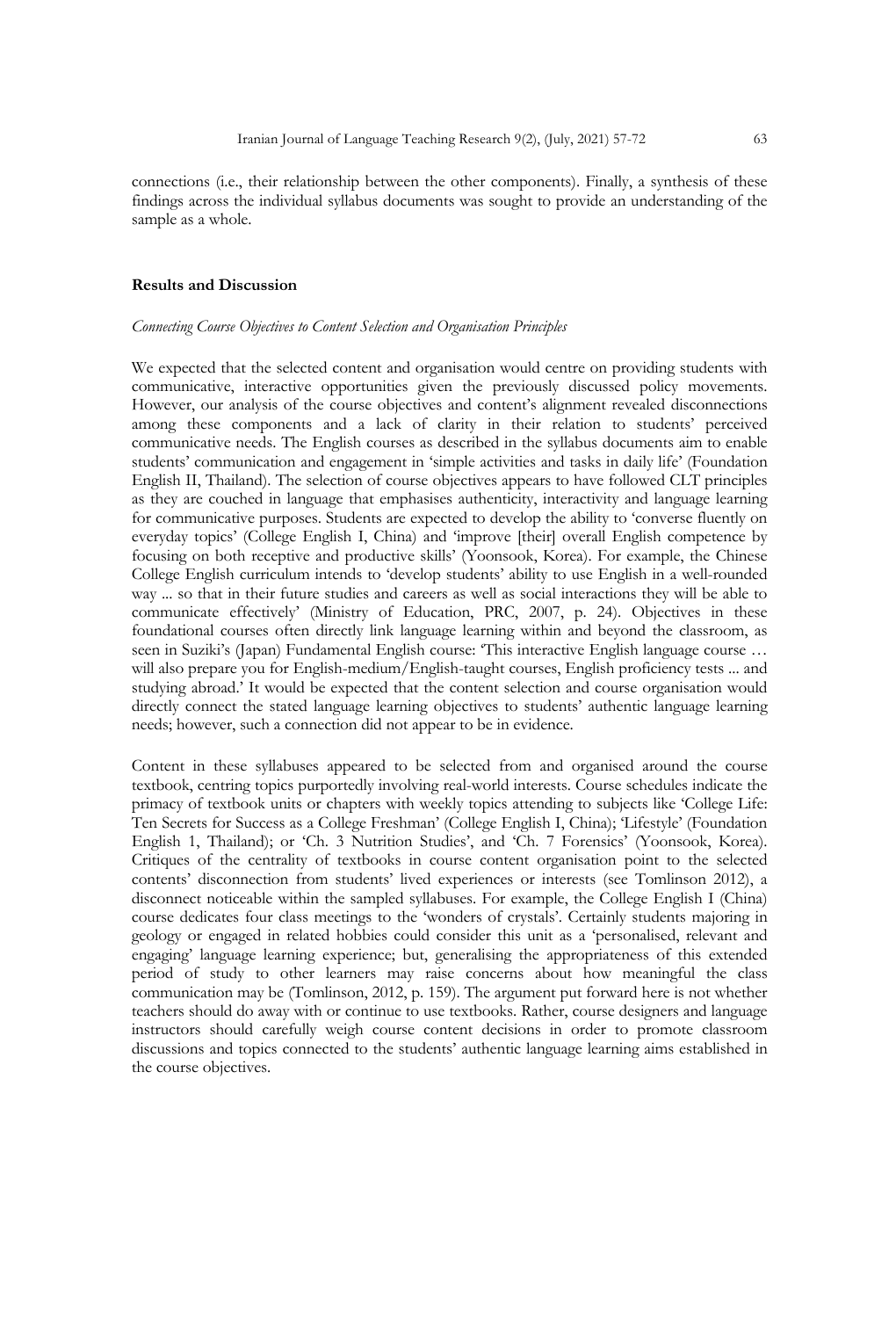# *Establishing Roles: Restrictive, Evaluative, and Imbalanced Dynamics for Materials, Teachers and Students*

Analysing the roles of instructional materials, teachers and students further challenged the communicative aims and functions of the documents' design. The instructional materials and activities set down in these syllabus documents vary as the majority of these courses attempt to cover the four English skills: reading, writing, listening, and speaking. Assessment tasks included in the syllabuses feature both non-communicative and communication-oriented tasks (Nunan, 1991). As indicated in the documents, individualised, non-communicative tasks would not require contributions from an interactive partner, for example listening tests (Yosuke, Japan), dictation (Foundation English I, Thailand), and writing submissions (College English II, China; William, Japan; Yoonsook, Korea). While written texts can be construed as communication; however, the communicative function of writing does not centrally feature in these tasks. By way of example, Topher's (Korea) first writing assignment intends to recognise 'how academic English prefers a definitive structure'. Such a structural orientation places a greater emphasis on the written form over the communicative purpose of the writing. Similarly, in an ostensibly communicationoriented task students are 'asked to write a formal email to the instructor' (Yoonsook, Korea). Yet again the task's focus on 'following the proper email conventions in the formal academic setting'. This class activity could have served dual purposes, promoting specific writing skills and bringing about a closer, albeit formal, connection between teachers and students. As evidenced here, however, the courses' syllabus document stresses adherence to form and conventions over communication.

Nevertheless, examples of communicative tasks are evident in the syllabus documents. These include, for example, role-plays (Foundation English II, Thailand) and debates (Suzuki, Japan). These more collaborative activities call on the exchange of cultural information and personal opinions. These activities seemingly align with national standards, as seen in Thailand's language objectives meant to support the use of foreign languages 'in various situations in the classroom, in community and in the global society' (Ministry of Education, 2008, p. 267). Assessments, in contrast to these communicative goals, tend to be oriented to students' acquired knowledge, as seen in Foundational English II's (Thailand) description of the final exam:

## Final Examination (30 points)

The exam will evaluate students in the following aspects:

- vocabulary from Unit 1-6,
- expressions especially from Part 2: Speaking in Unit 1-6,
- grammar from Unit 1-6,
- reading comprehension on the relevant topics.

Display-oriented, summative assessments reflect this course's connection to textbook content and depart from the courses' communication-driven objectives. Grammar-oriented assessments paired with intermittent communicative tasks typify the discord within the other syllabus documents between course design and instructional materials, as well as serving the imbalanced relationship between teachers and students.

This striking feature, the teachers' role in directing and regulating students' behaviour, appears common across the syllabus documents (Bernstein, 2004). Substantial space is devoted to explicating classroom expectations and class policies, thus relegating students to a more passive role in classroom interactions. Positioning students in this manner is most pronounced in Topher's (Korea) syllabus, in which three complete pages of a seven-page document detail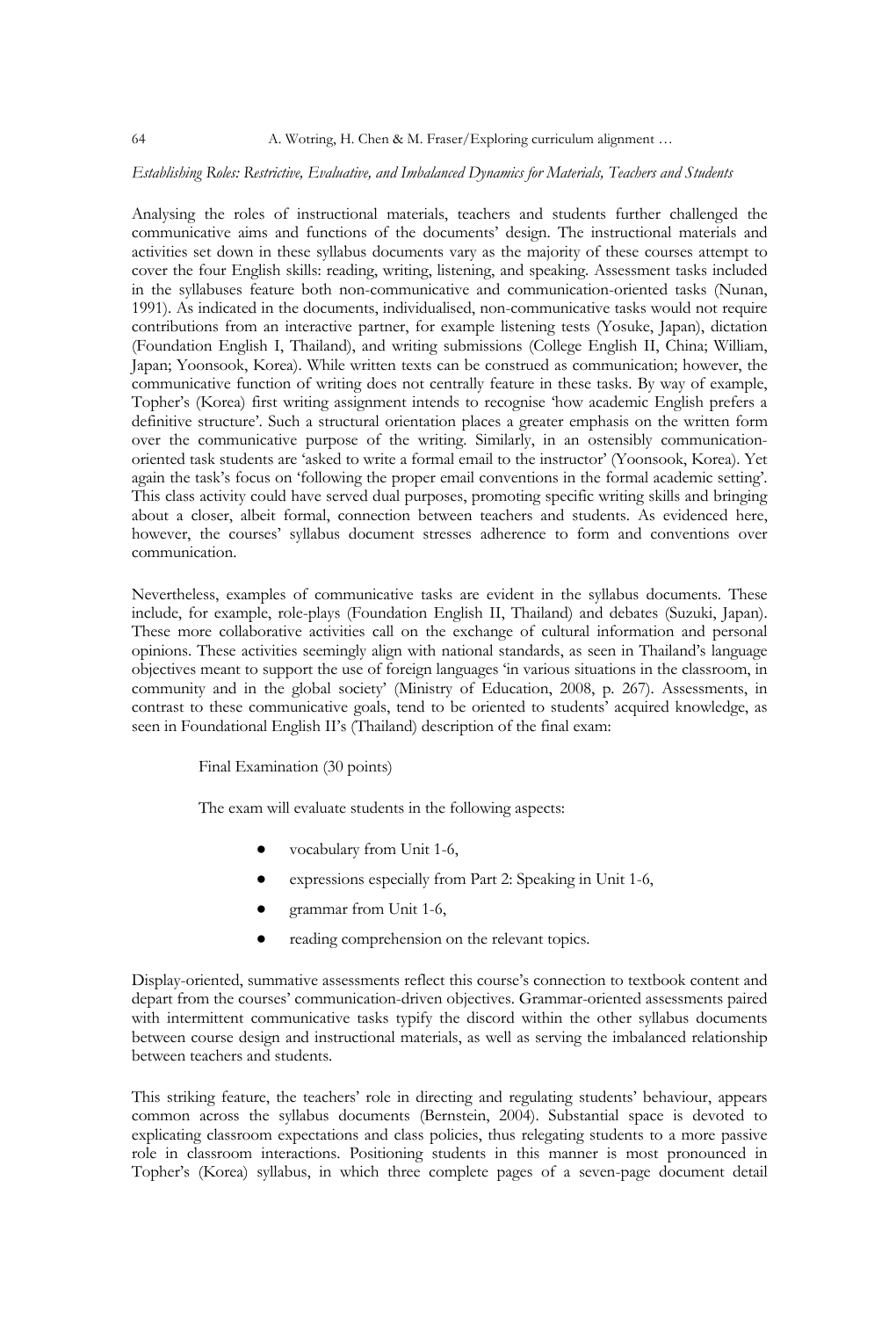compliant student behaviour. To delve a little deeper into this restrictive imbalance, an entire paragraph is devoted to classroom 'respect' (i.e., cleanliness). The use of smartphones is regarded as taboo, permitted only when 'signalled by me', or students risk losing participation points. Food, drink, and even headwear are all either expressly prohibited or given lengthy explanations for their sanctioned and tightly controlled use. The other sampled syllabus documents similarly portray the teacher as regulator and evaluator of classroom practice and interaction, although not to such a drastic degree. Students in Fundamental English (Thailand) are succinctly, but no less bluntly, told 'No uniform No attendance'. Likewise in Suzuki's (Japan) Speaking and Writing class, students 'MUST ... check their mail every day' and should this prove challenging, students 'should not take this class'. Preoccupation with procedural concerns may be an attempt to set expectations (McKeachie & Svinicki, 2014) for students choosing language courses. However, regulative discourse may not be conducive in promoting classroom communication between instructors and assumed independent, adult students (Hagenauer & Volet, 2014).

Compared with teachers' roles, students are more often framed as passive classroom participants within these documents. Studies in the teacher-student relationship in mainstream university courses highlight that incongruities between students' expectations and realities (e.g., their 'connectedness' to their instructors) can result in decreases in student retention (Brinkworth, et al., 2009; Hagenauer & Volet, 2014). Not only does this imbalanced social dynamic risk distancing these participants, but it also categorically contrasts with the learner-centred characteristics and learning aims of national curricula (Ministry of Education, South Korea, 2007; Ministry of Education, 2015).

Responsibilities for students in these syllabus documents are limited to producing outputs: either achieving specified language standards, completing classwork, or exhibiting behaviours aligned to classroom procedures. Although quantifiable language learning standards are unique to Chinese contexts, as seen in reading objectives: 'Students will be able to read articles of general topics at the speed of 130wpm with an accuracy of 75%' (College English III, China), many of the syllabuses have similarly product-oriented objectives. Paul's (Korea) College English I class forewarns students on the dangers of online tutorials and '*Forgetting to do it* [online tutorials] *will ruin your grade'* (emphasis in original). Even in allowing student choice in assessment (Suzuki, Japan), limitations include the selection to two of six elective assignments, either: 'Group presentation', 'Chanting a song', 'Mock speaking test', 'Debate participation', 'Writing (communication)', 'Writing (statement)'. Linking expected class outcomes and assessments to performance objectives can afford students with clear goals, transparent evaluation criteria, and accountability in course selection (Finney, 2002). However, as Kelly (1989, as cited in Finney, 2002) points out, the fundamental criticism with production-oriented objectives is that it 'philosophically reduces people to the level of automatons' (p. 72). Taken altogether our analysis uncovers a tenuous relationship among the classroom participants, instructional materials, and course goals, which may be attributed to an ill-defined use of foundational language theories.

# *Implicit Language Theories: Inconsistent Orientations and Obscured Foundations*

Identifying the precise theories of language and language learning is particularly challenging considering the previously discussed misalignments. As such, these foundational understandings, which should ground all other syllabus elements, need to be examined throughout the syllabuses' constituent components (i.e., the objectives, course organisation, and assessments). Our analysis of the language and language learning theories had to be conducted in such a fashion as statements on the document designers' beliefs on language and language learning were evidenced. These university courses are, purportedly, purposefully 'interactive' (Suzuki, Japan) aimed at equipping students to 'build their communicative skills to express their thoughts, ideas, and opinions effectively' (Yoonsook, Korea). The expressed, and previously discussed, objectives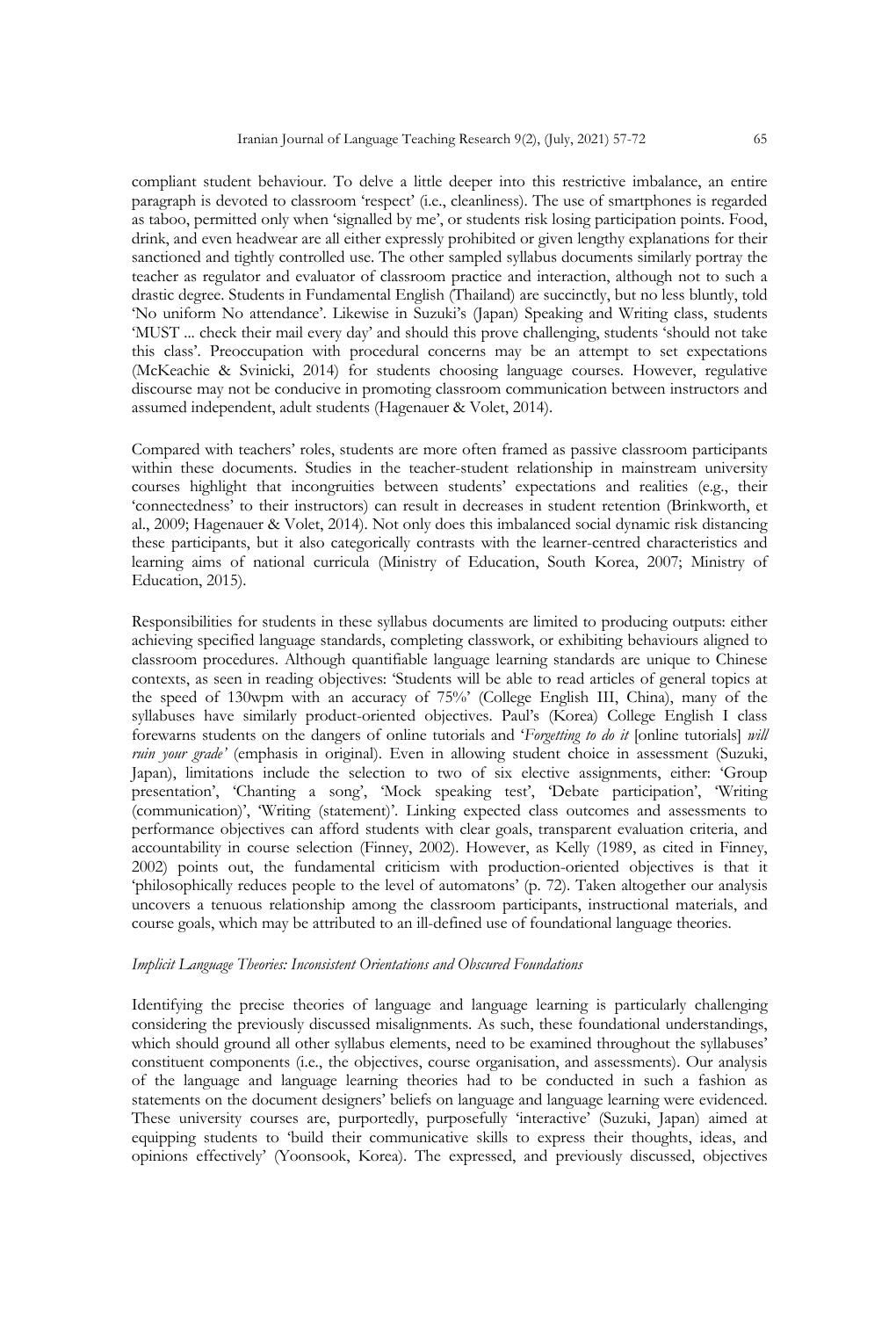seemingly align with the functional or interactional models of language (Richards & Rodgers, 2014). Such models perceive language as a process to negotiate interpersonal meaning (Brown, 2001), a tool to mediate understanding and maintain social relationships (Halliday, 1969), or a social construction through which both knowledge and context are used to bridge comprehension (Donato & MacCormick, 1994). However, the prevalence of idiomatic expressions like 'rags to riches' in the 'American Dream' unit (College English III, China) or even cultural references like 'Only a Sith Deals in Absolutes' (Paul, Korea), though undeniably authentic in the target language, may prompt one to question the instructor's interpretation, or even foundational knowledge, of communicative language learning theory. Nonetheless, the above analysis on utilised models of language is based on an interpretation of the syllabus documents' implicit components. As seen in the above discussion on the content organisation and assessment design, these structural syllabuses based on product-oriented language learning approaches are in disconcert with the communicative course objectives. Such foundational interpretations about language and language learning should be easily recognised, but the misalignment between the explicit syllabus elements obscures these essential theoretical underpinnings necessary to support informed teaching practice.

#### *Towards an Analytic Framework*

Our discussion utilised existing syllabus elements from Nunan (1988) and Richards and Rogers (2014) to examine curriculum alignment in EFL syllabus documents. We found that syllabus designers in our sample employed differing, sometimes conflicting, theoretical, methodological, and practical approaches to meet students' communicative outcomes. These syllabus document descriptions may only serve to challenge language teachers and not support them in designing more aligned documents. What is needed is a mapping tool, or framework, to help syllabus document designers make visible the connections between these critical elements (Meij & Merx, 2018).

The misalignments revealed through our syllabus analysis point to the importance of an organisational and relational framework that assisted us in evaluating our sampled documents. In Figure 2, we propose an analytical framework integrating elements from Richards and Rodgers' (2014) model for method analysis and Nunan's (1988) syllabus design. Our framework is designed around three conceptual levels. At the heart of these foundational elements informing a syllabus document's design is the theory, or theories, of language and language learning. These elements serve to theoretically ground the syllabus document and provide overarching cohesion throughout the subsequent levels.

Building upon this theoretical understanding, the roles of the learners, teachers, and the instructional materials connect theory to course content and objectives. Together, these roles inform participants on their expected responsibilities and repertoires of participation in the classroom. This middle level is crucial to ensuring how the various components coherently interact with one another. These interactions are guided by the uppermost level, encompassing the course objectives and course content and its sequencing. These elements can be perceived as organising the entire syllabus document, alternatively, they may also be seen as the instantiation of the underlying, more abstract levels. This three-tiered structure contributes to understanding the interplay of these elements as opposed to taking a merely descriptive approach seen in the two models drawn upon. We conceptualise this framework as a tool to explore syllabus documents' alignment with pedagogical principles or, should there be conflicts within these documents, allow for an investigation at the classroom-level, as we have previously presented.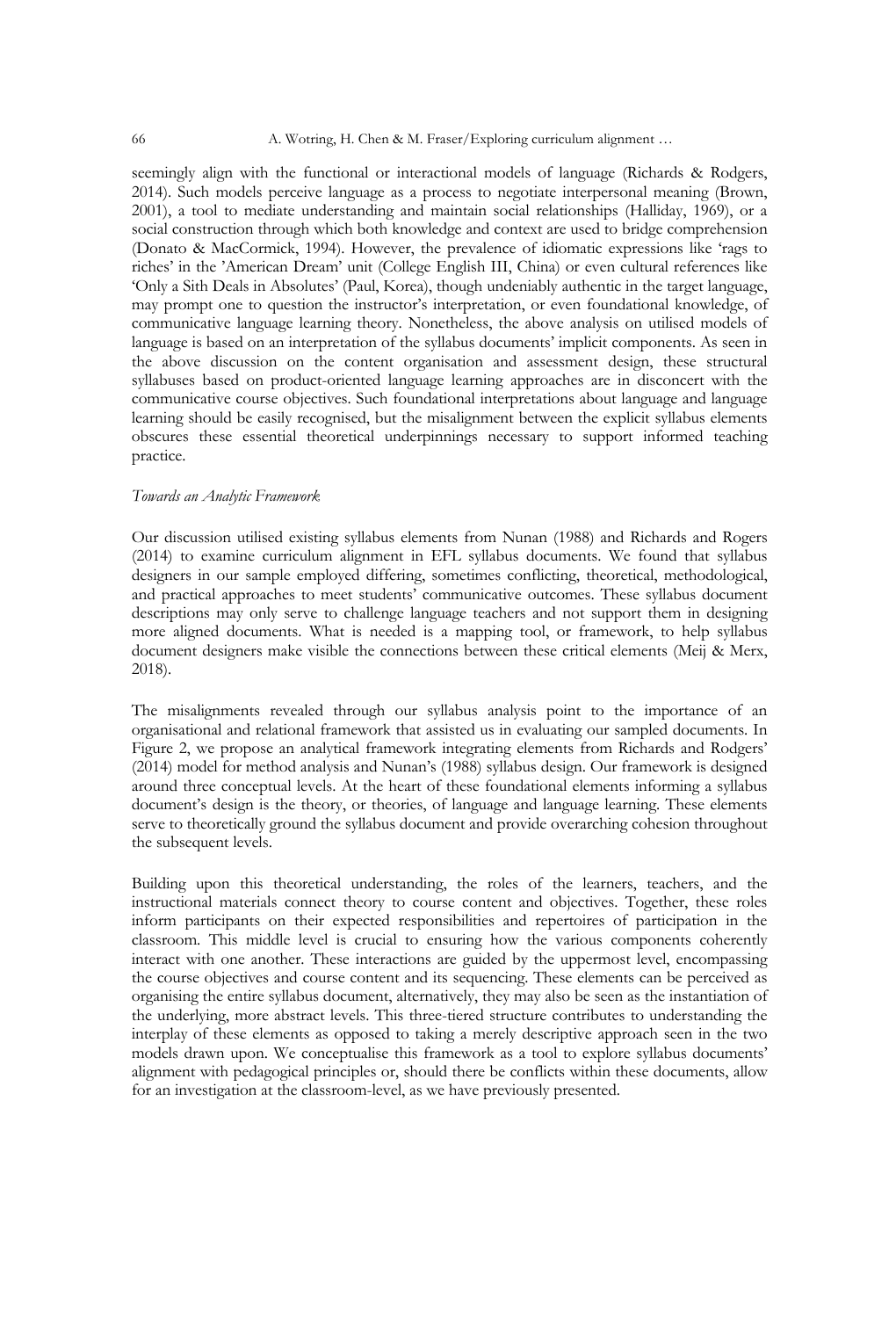

*Figure 2.* Proposed Analytical Framework for Syllabus Document Analysis

# **Implications and Conclusions**

ELT teachers face difficult choices in syllabus document design, ranging from promoting authentic language experiences to addressing national policy alignment. Important in these considerations should also be students' perceptions. Should syllabus document designers intend for these documents to serve a communicative function between teachers and students, they may be obliged to seriously investigate the *what* of their syllabuses alongside the *how* learning occurs in the classroom. EFL teachers must strive to balance policy demands with students' needs if successful educational practice is to truly address pedagogic and localised concerns (Bax, 2003). Seen within this sample is what may occur when such alignments are not made visible.

Our above analysis may also be perceived as a word of caution when designing syllabus documents tailored to localised ELT practices. These syllabus documents are indeed so localised as to be individual representations of a single instructor's choices. What is evidenced here is that when individualised syllabus documents lack a coherent and aligned organisational structure, the document itself may approach language teaching and learning in a fractured manner. Syllabus document designers may confront such incoherencies simply with explicit statements of their understanding of language and learning. Making visible these foundational orientations can ensure that all subsequent elements align. Demonstrated in this analysis is what can happen when these theoretical understandings are left implicit, and, oftentimes, disconnected from explicit communicative objectives.

It is our hope that ELT instructors can utilise the inter-level links within our framework when reflecting on their courses. Construing students in syllabus documents as co-constructors of knowledge in the classroom instead of passive participants following procedures may foster improved connections between language learners and teachers. Our proposed analytical framework positions these documents as a crucial communication tool and will, hopefully,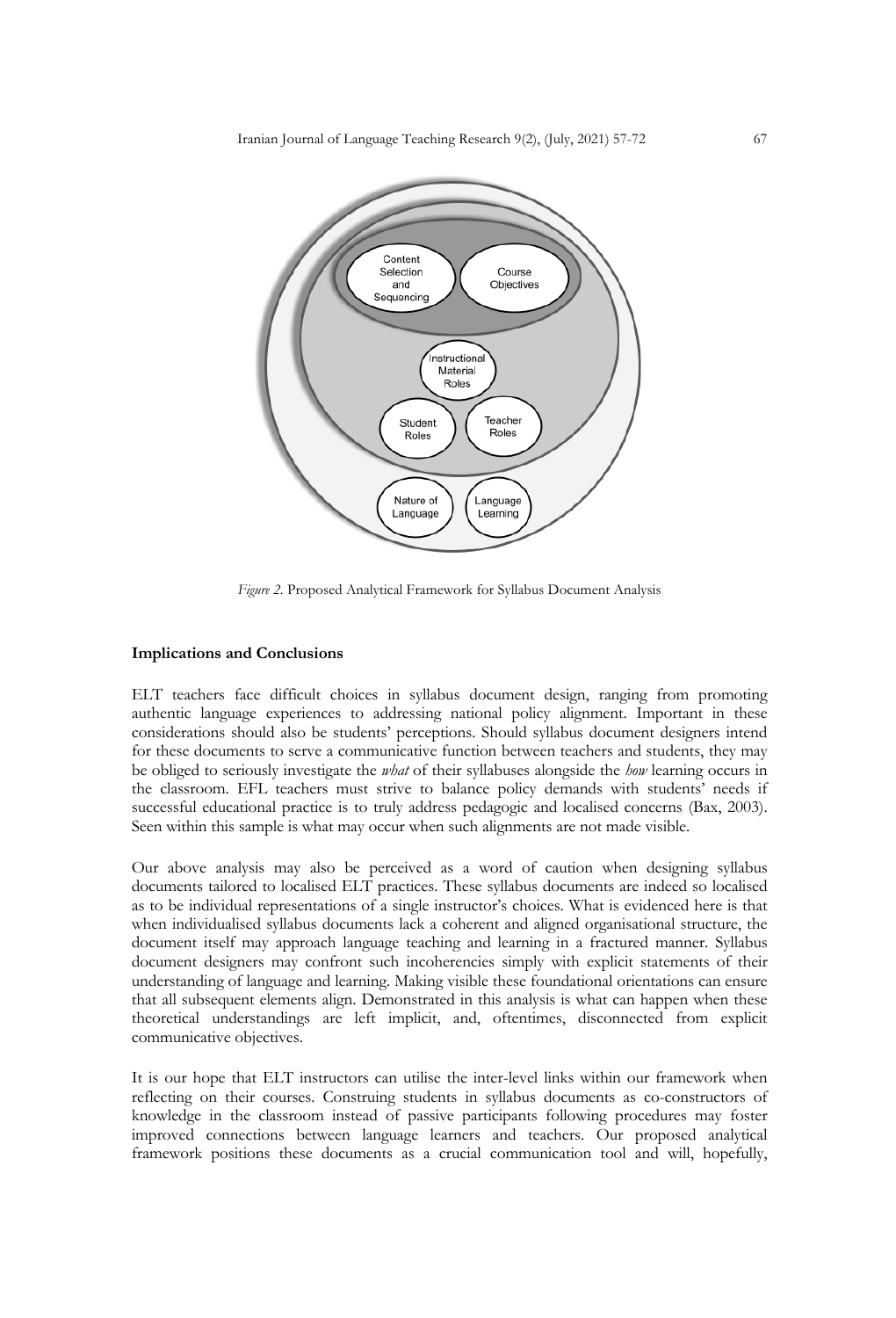support EFL learners and teachers towards achieving more aligned and effective language learning experiences.

# **References**

- Anderson, L. W. (2002). Curricular alignment: A re-examination. *Theory Into Practice*, *41*(4), 255- 260. https://doi.org/10.1207/s15430421tip4104\_9
- Bakar, E. W. (2020). Can-do descriptors–realigning English language curriculum at higher education institution to CEFR. *International Journal of Modern Languages and Applied Linguistics*, *4*(2), 84-97. https://doi.org/10.24191/ijmal.v4i2.7975
- Bax, S. (2003). The end of CLT: A context approach to language teaching. *ELT Journal, 57*(3), 278-287. https://doi.org/10.1093/elt/57.3.278
- Bernstein, B. (2004). *The Structuring of pedagogic discourse*. Routledge.
- Breen, M. P. (1987) Contemporary paradigms in syllabus design Part II. *Language Teaching, 20*(3), 157-174. https://doi.org/10.1017/S026144480000450X
- Bowen, G. A. (2009). Document analysis as a qualitative research method. *Qualitative Research Journal, 9*(2), 27-40. https://doi:10.3316/QRJ0902027
- Brinkworth, R., McCann, B., Matthews, C., & Nordström, K. (2009). First year expectations and experiences: Student and teacher perspectives. *Higher Education, 58*(2), 157-173. https://doi.org/10.1007/s10734-008-9188-3
- Brown, H. D. (2001). *Teaching by principles: An Interactive approach to language pedagogy*. Longman.
- Cao, P. T. H. (2018). Task-based language teaching: Affordances and challenges in TBLT implementation at the Vietnamese tertiary level. *Journal of Asia TEFL*, *15*(2), 510-514. http://dx.doi.org/10.18823/asiatefl.2018.15.2.19.510
- Canale, M., & Swain, M. (1980). Theoretical bases of communicative approaches to second language teaching and testing. *Applied Linguistics*, *1*, 1-47. https://doi.org/10.1093/applin/I.1.1
- Chang, M., & Goswami, J. S. (2011). Factors affecting the implementation of communicative language teaching in Taiwanese college English classes. *English Language Teaching, 4*(2), 3-12. https://doi.org/10.5539/elt.v4n2p3
- Cheng, X. (2011). The 'English curriculum standards' in China: Rationales and issues. In A. Feng (Ed.), *English language education across greater China* (pp. 133-150). Multilingual Matters.
- Chung, J., & Choi, T. (2016). English education policies in South Korea: Planned and enacted. In R. Kirkpatrick (Ed.), *English language education policy in Asia* (pp. 281-299). Springer.
- Cirocki, A., Anam, S., & Retnaningdyah, P. (2019). Readiness for autonomy in English language learning: The case of Indonesian high school students. *Iranian Journal of Language Teaching Research*, *7*(2), 1-18.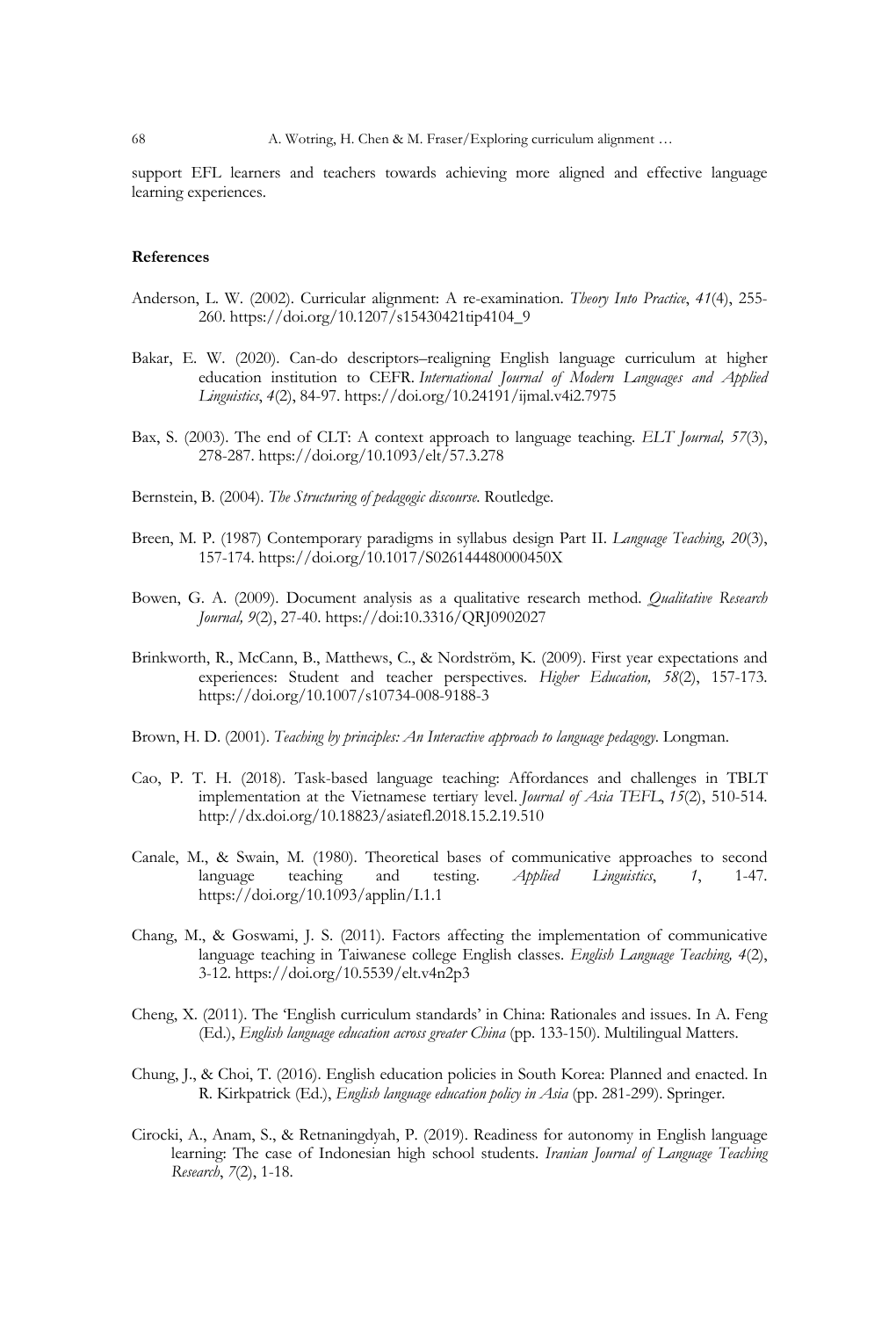- DeWaelsche, S. A. (2015). Critical thinking, questioning and student engagement in Korean university English courses. *Linguistics and Education, 31*, 131-147. https://doi.org/10.1016/j.linged.2015.10.003
- Donato, R., & MacCormick, D. (1994). A sociocultural perspective on language learning strategies: The role of mediation. *The Modern Language Journal, 78*(4), 453-464. https://doi.org/10.2307/328584
- Ellis, R. (2009). Task-based language teaching: Sorting out the misunderstandings. *International Journal of Applied Linguistics, 19*(3), 221-246. https://doi.org/10.1111/j.1473- 4192.2009.00231.x
- Etikan, I., Musa, S. A., & Alkassim, R. S. (2016). Comparison of convenience sampling and purposive sampling. *American Journal of Theoretical and Applied Statistics, 5*(1), 1-4. https://doi.org/10.11648/j.ajtas.20160501.11
- Finney, D. (2002). The ELT curriculum: A flexible model for a changing world. In J. C. Richards & W. A. Renandya (Eds.), *Methodology in language teaching: An anthology of current practice*  (pp. 69-79). Cambridge University Press.
- Fullan, M. (1994). Coordinating top-down and bottom-up strategies for educational reform. In R. J. Anson (Ed.), *Systemic reform: Perspectives on personalizing education* (pp. 7-24). Falmer.
- Gil, J. (2016). English language education policies in the People's Republic of China. In R. Kirkpatrick (Ed.), *English language education policy in Asia* (pp. 49-90)*.* Springer.
- Hagenauer, G., & Volet, S. E. (2014). Teacher–student relationship at university: an important yet under-researched field. *Oxford Review of Education, 40*(3), 370-388. https://doi.org/10.1080/03054985.2014.921613
- Halliday, M. A. (1969). Relevant models of language. *Educational Review, 22*(1), 26-37. https://doi.org/10.1080/0013191690220104
- Hayes, D. (2010). Language learning, teaching and educational reform in rural Thailand: An English teacher's perspective. *Asia Pacific Journal of Education, 30*(3), 305-319. https://doi.org/10.1080/02188791.2010.495843
- Hu, G., & McKay, S. L. (2012). English language education in East Asia: Some recent developments. *Journal of Multilingual and Multicultural Development, 33*(4), 345-362. https://doi.org/10.1080/01434632.2012.661434
- Kirkpatrick, R., & Bui, T. T. N. (2016). Introduction: The Challenges for English education policies in Asia. In R. Kirkpatrick (Ed.), *English language education policy in Asia* (pp. 1-23). Springer.

Larsen- Freeman, D., & Anderson, M. (2011). *Techniques and principles in language teaching.* OUP.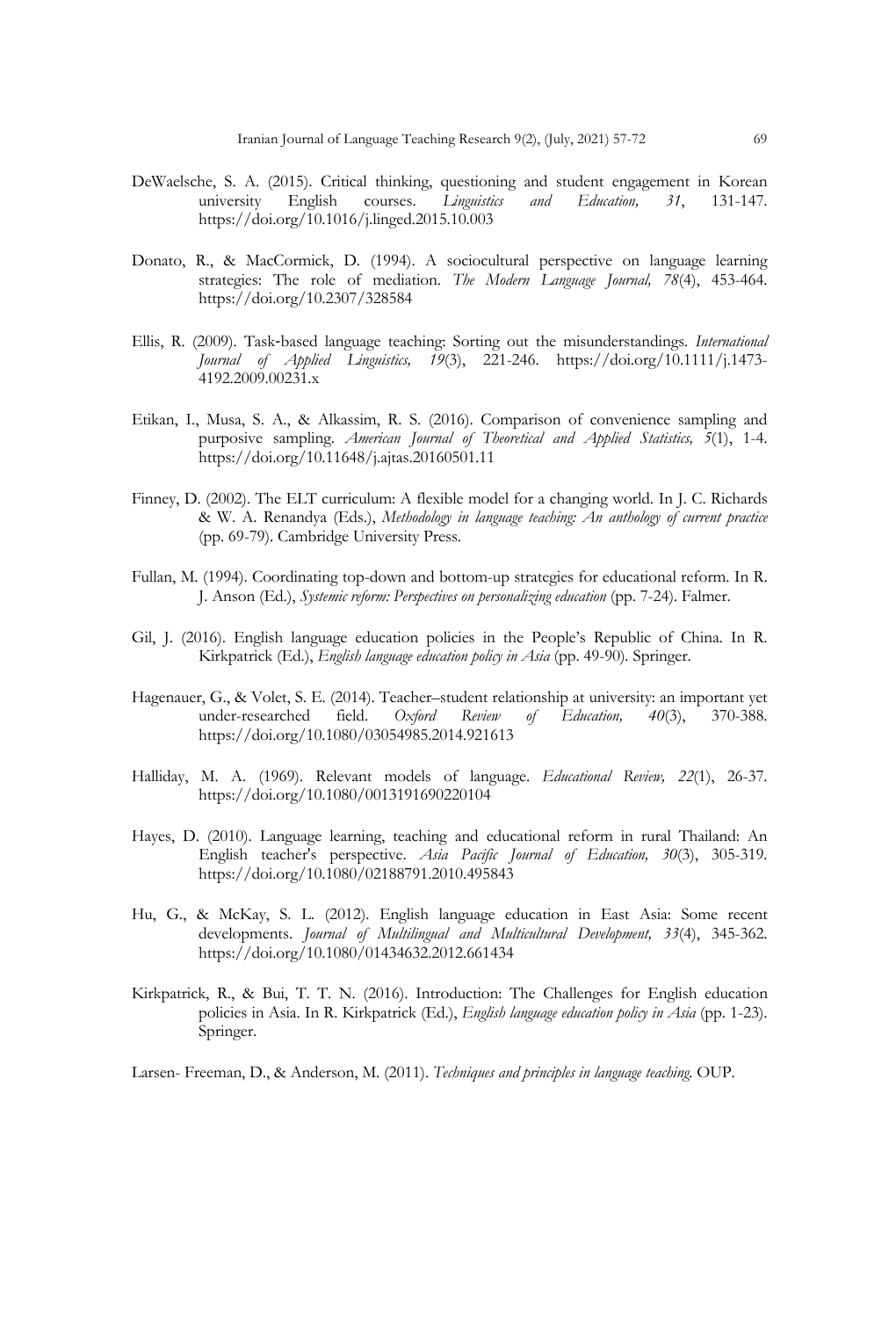- Li, H., & Yuan, Y. (2013). Comparison and contrast of English language planning and policy for senior secondary education between mainland China and Hong Kong. *The Asia-Pacific Education Researcher*, *22*(4), 439-447. 439–447. https://doi.org/10.1007/s40299-012- 0043-z
- Littlewood, W. (2007). Communicative and task-based language teaching in East Asian classrooms. *Language Teaching, 40*(3), 243-249. https://doi.org/10.1017/S0261444807004363
- McKeachie, W., & Svinicki, M. (2014). *McKeachie's teaching tips: Strategies, research, and theory for college and university teachers*. Wadsworth Cengage Learning.
- Meij, L. W., & Merx, S. (2018). Improving curriculum alignment and achieving learning goals by making the curriculum visible. *International Journal for Academic Development*, *23*(3), 219- 231. https://doi.org/10.1080/1360144X.2018.1462187
- MEXT (2015). *Plans on the promotion of improvement of students' English abilities*. Available at: www.mext.go.jp/en/news/topics/detail/1378469.htm (accessed 6 December 2019).
- Ministry of Education, PRC (2007). *Daxue yingyu kecheng jiaoxue yaoqiu* [College English Curriculum Requirements]. Beijing: Ministry of Education.
- Ministry of Education, PRC (2011). *English curriculum standards for compulsory education*. Beijing: People's Education Press.
- Ministry of Education, South Korea (2007). *Education Vision for the Future Curriculum, Instruction and Evaluation in South Korea (I): New Directions for Korean Elementary and Secondary School Curricula.* Available at: www.ncic.re.kr/english.dwn.ogf.inventoryList.do# (accessed 6 December 2019).
- Ministry of Education, South Korea (2015). *The National Curriculum for the Primary and Secondary Schools*. Available at: www.ncic.re.kr/english.dwn.ogf.inventoryList.do# (accessed 6 December 2019).
- Ministry of Education, Thailand (2008). *The Basic education core curriculum B.E.2551 (AD 2008)*. Available at: www.ipst.ac.th/images/2017/CoreCurriculum2551/EN.pdf (accessed 6 December 2019).
- Moodie, I., & Nam, H. J. (2016). English language teaching research in South Korea: A review of recent studies. *Language Teaching, 49*(1), 63-98. https://doi.org/10.1017/S026144481500035X
- Nunan, D. (1988). *Syllabus design*. Oxford University Press.
- Nunan, D. (1991). Communicative tasks and the language curriculum. *TESOL Quarterly, 25*(2), 279-95. https://doi.org/10.2307/3587464
- Parkes, J., & Harris, M. B. (2002). The purposes of a syllabus. *College Teaching, 50*(2), 55-61. https://doi.org/10.1080/87567550209595875

Rapley, T. (2007). *Doing conversation, discourse and document analysis*. Sage.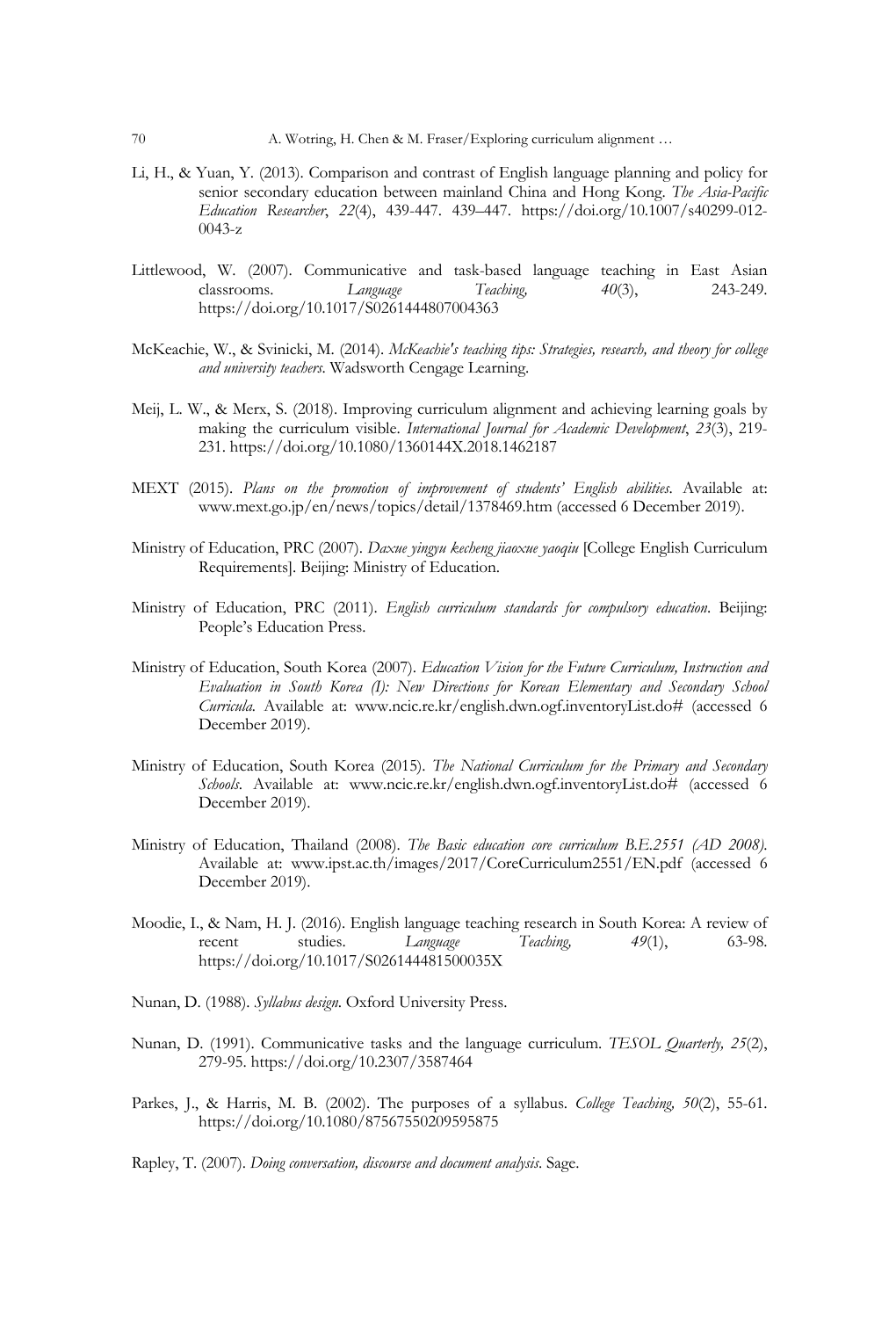- Remache, A., & Ibrahim, M. K. (2018). Business English syllabus design: Putting students' needs first. *International Journal of English Language and Literature Studies*, *7*(4), 81-93. Available at: https://ideas.repec.org/a/asi/ijells/2018p81-93.html (accessed 8 June 202)
- Richards, J. C., & Rodgers, T, S, (2014), *Approaches and methods in language teaching* (3rd ed.). Cambridge University Press.
- Savignon, S. J. (2005). Communicative language teaching: Strategies and goals. In E. Hinkel (Ed.), Handbook of Research in Second Language Teaching and Learning (pp. 659-676). Routledge.
- Seifoori, Z. (2020). Negotiated Strategic Awareness-Raising at Postgraduate Level: Contributions to Reading Comprehension and Content Retention. *Iranian Journal of Language Teaching Research, 8*(2), 115-132.
- Tahira, M. (2012). Behind MEXT's new course of study guidelines. *The Language Teacher, 36*(3), 3– 8. Retrieved from: https://jalt-publications.org/files/pdf-article/36.3\_art1.pdf
- Tan, L., & Guo, L. (2014). Multiliteracies in an outcome-driven curriculum: Where is its fit?. *The Asia-Pacific Education Researcher*, *23*(1), 29-36. https://doi.org/10.1007/s40299-013- 0082-0
- Thompson, G., & Yanagita, M. (2017). Backward yakudoku: an attempt to implement CLT at a Japanese high school. *Innovation in Language Learning and Teaching, 11*(2), 177-187. https://doi.org/10.1080/17501229.2015.1088856
- Tomlinson, B. (2012). Materials development for language learning and teaching. *Language Teaching, 45*(2), 143-79. https://doi.org/10.1017/S0261444811000528
- Yassi, A. H. (2018). *Syllabus Design of English Language Teaching*. Prenada Media.

# Acknowledgements

The authors would like to thank the anonymous reviewers for their comments and feedback that helped to strengthen this paper.

Anthony Wotring is currently a PhD candidate at the University of Wollongong. Previously a language instructor at South Korea's Kyungpook National, he is interested in dialogic teaching practices in EFL contexts.

Honglin Chen's research focuses on advancing understanding of how all students, native English speaking and second language, in primary, secondary, and tertiary contexts, can raise their literacy and language achievements. Her research traverses language and literacy education: literacy and language development; teacher knowledge and practice; and curriculum development and enactment.